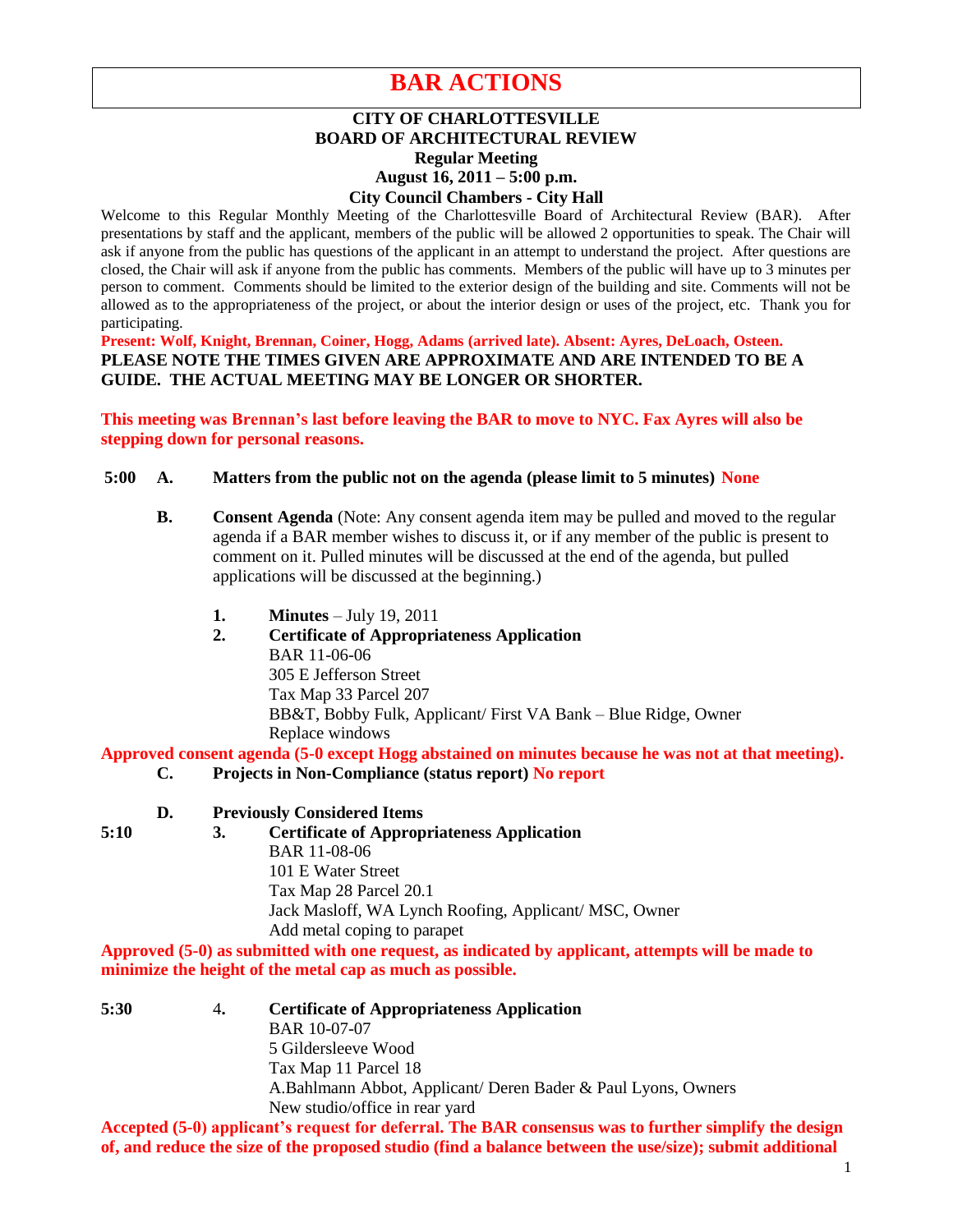**information regarding the changes to the front wall, driveway, addition to garage, and landscaping removal; general accord with rear tree removal but before making that decision they want to see the revised studio and a site plan for the rear yard.**

| 5:50 | 5. | <b>Certificate of Appropriateness Application</b> |
|------|----|---------------------------------------------------|
|      |    | <b>BAR 10-11-05</b>                               |
|      |    | 108 Oakhurst Circle                               |
|      |    | Tax Map 11 Parcel 6                               |
|      |    | Peyton R. Jr. and Bobbie B. Williams, Owners      |
|      |    | Replace windows & doors                           |
|      |    |                                                   |

**Approved (5-0) with condition that the replacement front door shall have a smooth finish, not faux texture wood grain.**

# **(Adams arrived)**

6:10 6. **Certificate of Appropriateness Application** BAR 11-08-04 116 Oakhurst Circle Tax Map 11 Parcel 23 Bonnie & Kevin Reilly, Owners Replacement deck and stairs

**Approved (6-0) provided the deck and stairs are stained a color to be submitted for administrative approval.**

**E. New Items** 

**6:30 7. Certificate of Appropriateness Application** BAR 11-08-01 635 W Main Street Tax Map 32 Parcel 162 Tom Romer, Applicant/ Random Associates, Owner Replace windows

**Approved (6-0) on the condition that the low-e glass or low-e film applied is clear glass and not visibly tinted.**

| 6:50 | 8. | <b>Certificate of Appropriateness Application</b> |
|------|----|---------------------------------------------------|
|      |    | <b>BAR 11-08-02</b>                               |
|      |    | 636 Park Street                                   |
|      |    | Tax Map 52 Parcel 113                             |
|      |    | Jennifer & Blake Greenhalgh, Owners               |
|      |    | Remove tree, landscape plan, paint brick          |

**Denied (6-0) painting the unpainted brick house and approved (6-0) the proposed removal of the Sugar Maple and its replacement and the landscape plan as submitted. NOTE: As a friendly suggestion, the applicant should consider planting 2 trees in the front yard. The following species were recommended: Sugar Maple, American Beech, Willow Oak, Red Oak or White Oak.**

# **(Hogg stepped out during the next item)**

**7:10 9. Certificate of Appropriateness Application** BAR 11-08-03 400-480 Rugby Road Tax Map 9 Parcels 3,4,5 Sanford Wilcox, Applicant/ Westminster Presbyterian Church, Owner Walkway, signage, side porch improvements